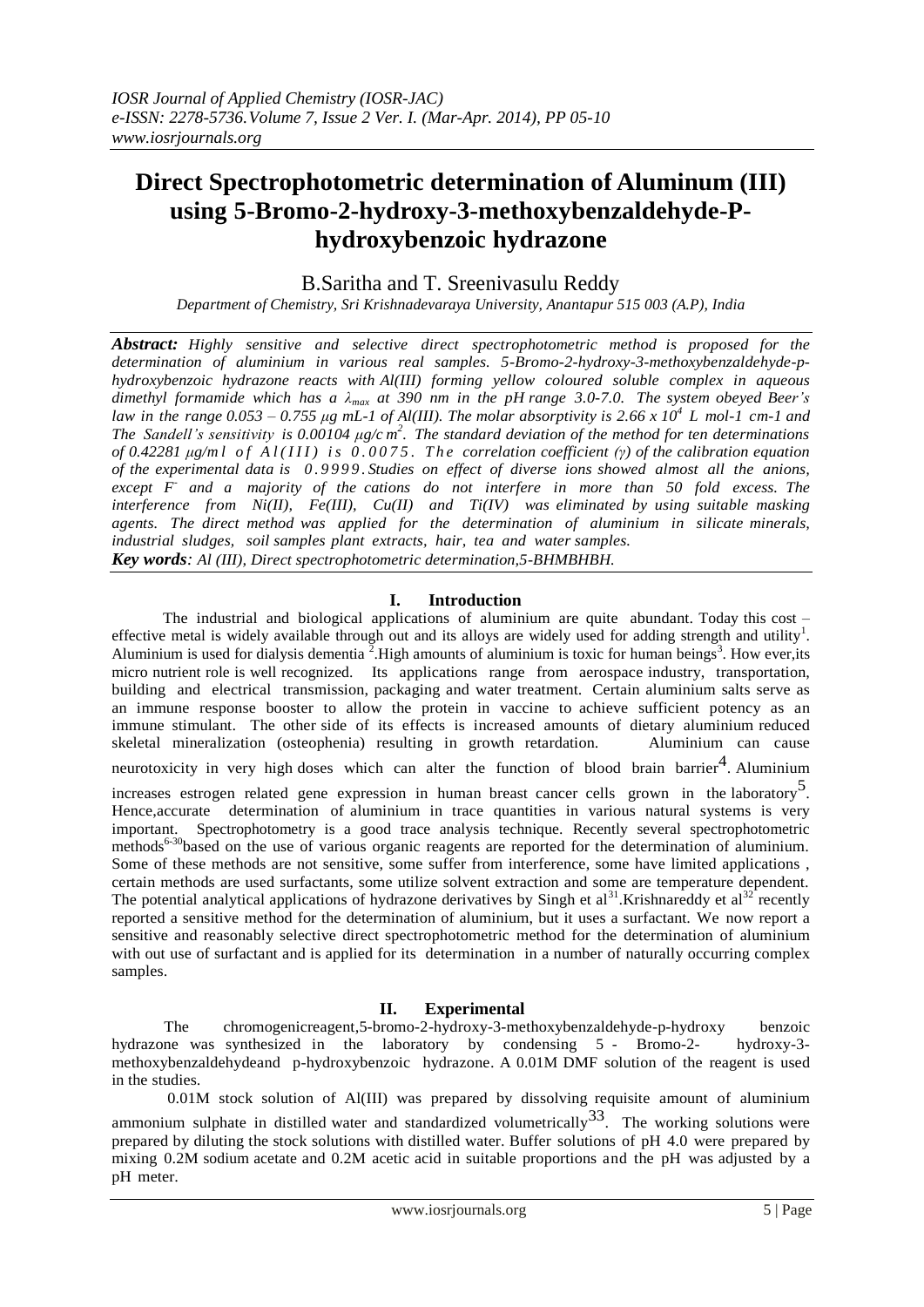The absorbance and pH measurements were made on a Perkin Elmer (LAMDA 25) UV-Visible spectrophotometer (Model UV-160A) controlled by a computer fitted with 1cm path length quartz cells and an ELICO digital pH meter of (Model LI 613) respectively.

# **III. Procedure**

To 5 ml of buffer solution (pH 4.0) 0.5 ml of 5-BHMBHBH (1 x  $10^{-2}$ M) in DMF was taken in each of a set of 10 ml volumetric flasks, variable amounts of Al(III) were added and diluted to 10 ml in a volumetric flask with distilled water. The absorbance of these solutions was measured at 390 nm against reagent blank and plotted against the mount of aluminium. A straight line corresponded to the equation  $\angle$  A390=0.98721C+0.00119. (C is the amount of aluminium in  $\mu$ g/ml).

# **IV. Results And Discussion**

 The absorption spectrum [Al(III) –5-BHMBHBH] complex showed maximum absorbance at 390 nm where the reagent showed negligible absorbance. The absorbance was found to be maximum and constant in the pH range 3.0-7.0. Therefore, the analytical studies were carried out at pH 4.0. A 5 fold molar excess of the reagent is sufficient to obtain maximum colour intensity for a given amount of metal ion.

# **Table 1. Analytical characteristics of [Al(III) –5-BHMBHBH]**

 The molar absorptivity Beer's law ranges, detection limit, determination limit shown in the table-1 indicate the high sensitivity of the method. The effect of diverse ions on the absorbance of the experimental solution showed that all the anions tested(except F) do not interfere in more than 100 fold excess. Fluoride is tolerable upto 45 fold excess. Among the cations  $Pb(II)$ , La(III), Hg(II) ,V(V) and Th(IV), do not interfere in more than100 fold excess. Y(III), Bi(III), Mo(VI),Zn(II) and Zr(IV) are tolerable up to 50 fold excess. The tolerance limits of other metal ions are40 fold of  $Cd(II),Se(IV),30$  fold of Au(III), $Ru(III)$  and Mn(II), 20 fold of Tl(III), $Ag(I),Cr(VI)$  and Ce(IV) and 10 fold excess of W(VI) and Pd(II). The tolerance limits of Ni(II),Co(II),Fe(III),Ti(IV) and Cu(II) which interfere seriously, are made tolerable to more than 100 fold in the presence of EDTA or iodide as masking gents. The results are presented in Table -2 .

# **Applications**

The direct method was applied for the determination of aluminium in carbonate and silicate minerals, industrial sludges and soil samples. The sample solutions were prepared as per the recommended procedures for silicate minerals  $34$ , industrial sludges.  $35$  Variable aliquots of the sample solutions were treated with suitable amounts of 5-BHMBHBH and c.p.c. (surfactant) under the prescribed conditions and the absorbances were measured at 390 nm. The amounts of aluminium present in these samples were computed from predetermined calibration plots and presented in Table 3, 4 and 5.

The results obtained in the present method with regard to sludges were compared with those obtained by flame atomic absorption spectrophotometric method and presented. The spectrophotometric method was employed for the determination of aluminium in plant extracts, human hair, tea and waste water samples. The solutions of plant, extract<sup>36</sup>, human hair and tea<sup>37</sup> were prepared according to the recommended procedures and their aluminium content were determined by the proposed . The plant extract samples were also analysed by flame atomic absorption spectrophotometric method and compared with those of present method and IPE<sup>38</sup> reported data. The results are presented in Table 6 and 7.

The proposed direct and derivative spectrophotometric methods are simple, sensitive, less tedious, reasonably selective and are applicable for the analysis of complex materials. The present direct method is found to be more sensitive than those proposed by Nemcova *et al*<sup>39</sup> , Zhong fang *et*  $al^{40}$ ., and Sergio et al<sup>41</sup>.

## **Determination of Aluminum in Alloys and Steels**

A 0.1 g of alloy or steel sample containing (3.34-90.5)% Al was weighed accurately into a 50 ml Erlenmeyer flask following a method recommended by Parker  $[42]$ . To this added 5 ml each of conc. Hydrochloric and nitric acid and the mixture was heated gently 1-ml of perchloric acid (sp, Gr. 1.70) was added to the solutions and evaporated until strong fuming. The solution was cooled to room temperature. The soluble salts were dissolved in deionized water. The solution was filtered into a 10-ml calibrated flask. The residue (silica and tungstenic acid) was washed with a small volume (5-ml) of hot (1:99) sulfuric acid by water. The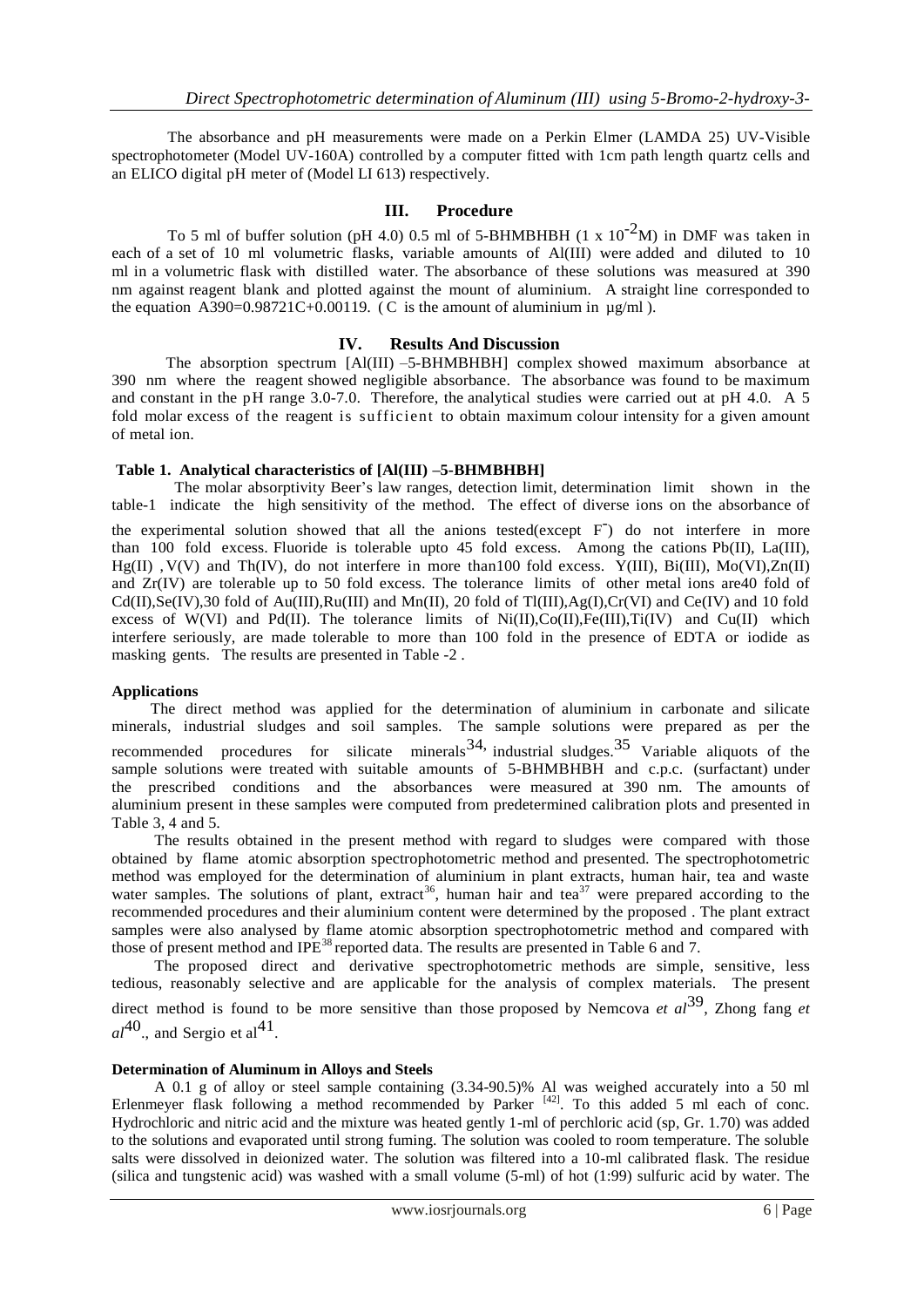filtrate and washing were collected in the same calibrated flask. The contents of the flask were neutralized with dilute ammonia solution. The volume was made up to the mark with deionized water.

 An aliquot (1-2)-ml of this solution was pipetted into a 10-ml calibrated flask and the Al content was determined as described in general procedure.The results are shown in table 8.

## **Determination of Aluminum in Environmental Water Sample**

 Each filtered (through a Whatman no. 40 filter paper) environment water sample (500-mL) was evaporated to dryness with a mixture of 1.5-mL HCl and 5-mL concentrated

 $HNO<sub>3</sub>$  in a fume cupboard, following a method recommended by Greenberg *et al* [43]. The salts were dissolved in 10ml of distilled water by heating the contents.The solution was then cooled , neutralized with dilute ammonia solution and transferred into 50ml volumetric flask .The contents were made up to the mark with distilled water.

 1ml of the solution was pipetted into 10 ml calibrated flask and the Al content was determined as described in general procedure. The analysis of various environmental water samples for aluminium is shown in table-9.

#### **V. Conclusions:**

The present method is a new, simple, sensitive, selective and less expensive method with Al(III) - 5-BHMBHBH complex was developed for the determination of aluminium in some real, soil and environmental water samples. Although many sophisticated techniques such as pulse polarography, HPLC, AAS, ICP-AES, ICP-MS, etc. are available for the determination of aluminium at trace levels in numerous complex materials, factors such as the low cost of the instrument, easy handling, lack of requirement for consumables and almost no maintenance have caused spectrophotometry to remain a popular technique, particularly in laboratories of developing countries with limited budget. The sensitivity in terms of molar absorptivity and precision in terms of relative standard deviation of the present method are very reliable for the determination of aluminium in real samples.

# **Acknowledgements**

The authors thank the department of Chemistry of S.K.University Anantapur,for providing the necessary facilities. One of authors (B.Saritha) thanks UGC for providing financial assistence under BSRB scheme.

| <b>Parameter</b>                                   | Direct method (390 nm)                             |
|----------------------------------------------------|----------------------------------------------------|
| Beer's law range $(\mu g/m l^{-1})$                | $0.053 - 0.755 \text{ µg/m}$ 1                     |
| Molar absorptivity (L $mol^{-1}cm^{-1}$ )          | $2.66x10^{4}$ L mol <sup>-1</sup> cm <sup>-1</sup> |
| Sandell's sensitivity ( $\mu$ g/c m <sup>2</sup> ) | 0.00104 $\mu$ g/c m <sup>2</sup>                   |
| correlation coefficient (r)                        | 0.9999                                             |
| Relative standard deviation (%)                    | 1.773                                              |
| $Y-$ intercept $(b)$                               | 0.00119                                            |
| Detection limit( $\mu$ g/m l <sup>-1</sup>         | 0.0076                                             |
| Determination limit( $\mu$ g/m l <sup>-1</sup>     | 0.0232                                             |
| Composition (Metal :Ligand)                        | 1:1                                                |
| Stability constant( $\beta$ )                      | $1.99x10^{6}$                                      |

**Table 1. Analytical characteristics of [Al(III) – 5-BHMBHBH]**

|  |  | Table -2. Tolerance limit of foreign ions. Amount of Al $(III) = 0.431 \mu g/ml$ | $pH = 4.0$ |
|--|--|----------------------------------------------------------------------------------|------------|
|--|--|----------------------------------------------------------------------------------|------------|

|                | Limit<br><b>Tolerance</b> |            | Limit<br><b>Tolerance</b> |
|----------------|---------------------------|------------|---------------------------|
| Ion            | $(\mu g/ml)$              | Ion        | $(\mu g/ml)$              |
| Ascorbate      | 1925                      | Pb(II)     | 205                       |
| <b>EDTA</b>    | 990                       | La $(III)$ | 140                       |
| Iodide         | 880                       | Hg(II)     | 90                        |
| Thiourea       | 660                       | Th (IV)    | 50                        |
| Tartrate       | 520                       | Y(III)     | 45                        |
| Phosphate      | 360                       | $Bi$ (III) | 45                        |
| Thiosulphate   | 490                       | Mo(VI)     | 9                         |
| Citrate        | 480                       | $Zr$ (IV)  | 19                        |
| Sulphate       | 490                       | $Cd$ (II)  | 20                        |
| <b>Bromide</b> | 400                       | Se(IV)     | 20                        |
| Thiocyanate    | 300                       | Au $(III)$ | 36                        |
| Carbonate      | 280                       | $Ru$ (III) | 10                        |
| Nitrate        | 230                       | $Zn(\Pi)$  | 20                        |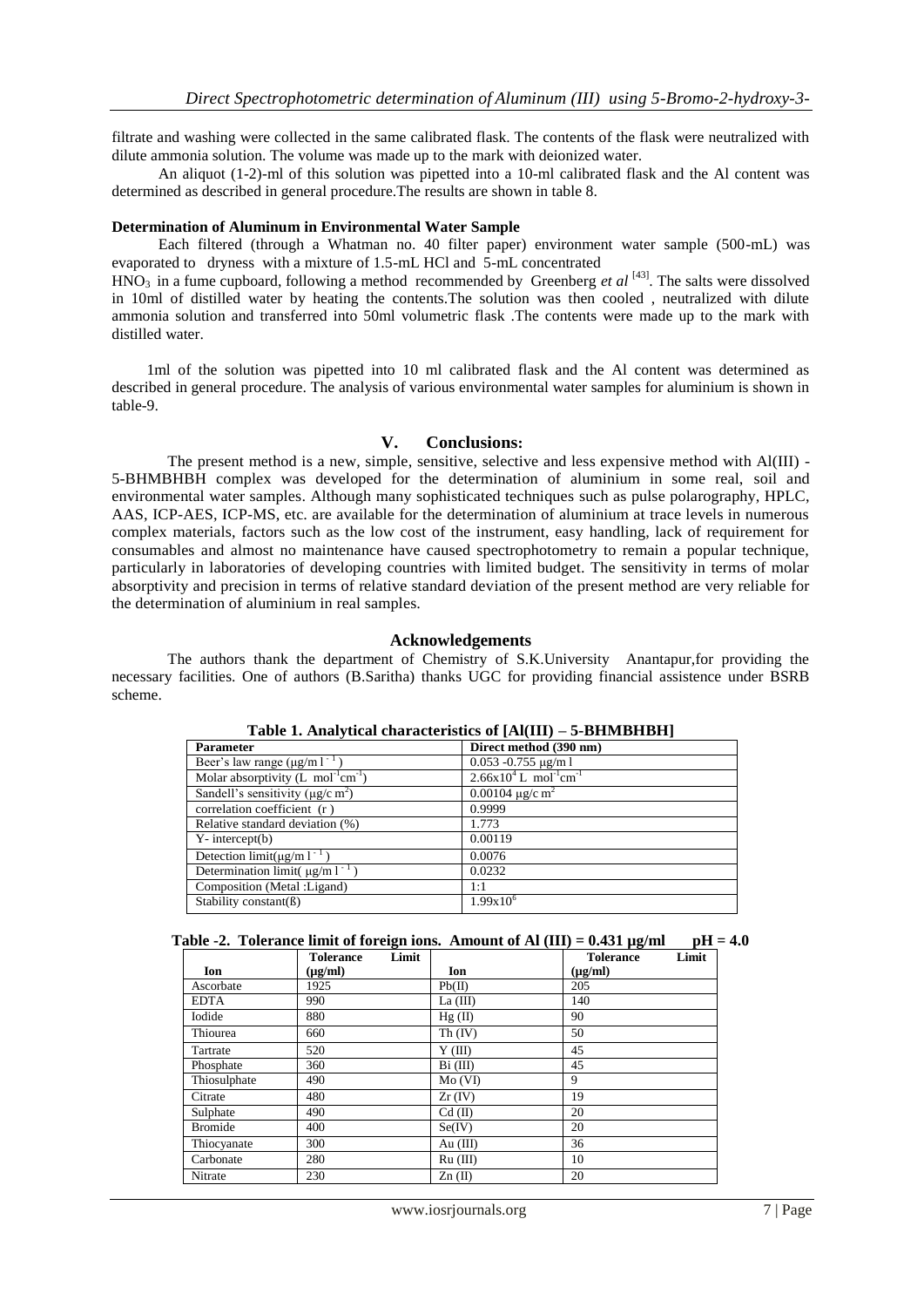| Chloride  | 190               | $T1$ (III) | 25 |
|-----------|-------------------|------------|----|
| Oxalate   | 150               | Ag(I)      | 20 |
| Fluoride  | 30                | Mn(II)     | 40 |
| Fe(III)   | ${<}1.20^a$       | $Cr$ (VI)  | 30 |
| Cu(II)    | ${<}1,65^{\circ}$ | Ce (IV)    | 30 |
| Ti(IV)    | ${<}1,60^a$       | U(VI)      | 8  |
| Ni(II)    | $<1,79^{\circ}$   | V(V)       | 50 |
| $Co$ (II) | ${<}1.90^a$       | W(VI)      | 30 |
|           |                   | Pd(II)     | 5  |

a = Masked with EDTA

b =Masked with iodide

# **Table -3. Determination of Al (III) in carbonate and silicate minerals**

| <b>Sample</b>           | Aluminium $(\% )$ |                  |                          |
|-------------------------|-------------------|------------------|--------------------------|
|                         |                   |                  |                          |
|                         | <b>Certified</b>  | Found*           | <b>Relative</b><br>error |
|                         | value(µg/ml)      |                  | (%)                      |
| Silica brick (NBS 102)  | 1.96              | $1.98 \pm 0.006$ | $+1.02$                  |
| Optical glass (NBS 128) | 1.89              | $1.88 \pm 0.007$ | $+0.52$                  |
| Glass frit(NBS-128)     | 1.80              | $1.77 \pm 0.006$ | $+1.33$                  |

\* Average of five determinations  $\pm$  S.D

# **Table -4.Determination of Al (III) in Sludge samples**

| <b>Sludge samples</b> | Amount of aluminium $(mg/g)^*$ |                     |  |
|-----------------------|--------------------------------|---------------------|--|
|                       | <b>Present method</b>          | <b>AAS</b> method   |  |
| 1402 -2               | $30.156 \pm 0.032$             | $30.4328 + 0.0026$  |  |
| 1402 -3               | $35.558 \pm 0.028$             | $35.466 \pm 0.0015$ |  |
| 1402 -4               | $32.890 \pm 0.016$             | $33.346 + 0.002$    |  |

\* Average of five determinations  $\pm$  S.D

#### **Table -5. Determination of Al (III) in soil samples**

| <b>Sample</b>                  | Composition $(\% )$<br>Certified (µg/ml) | Composition $(\% )$<br>Found* $(\mu g/ml)$ | Releovery $(\% )$ |
|--------------------------------|------------------------------------------|--------------------------------------------|-------------------|
| Singanamala<br>(ground)<br>nut |                                          | $20.45 \pm 0.006$                          |                   |
| cultivation soil)              | 20.0                                     | $41.04 \pm 0.003$                          | 101.45            |
| Gooty (Bengal)                 |                                          | $25.49 \pm 0.009$                          |                   |
| gram cultivation soil)         | 20.0                                     | $45.65 \pm 0.010$                          | 100.35            |
| Bathalapalli(Sunflower         |                                          | $16.76 \pm 0.006$                          |                   |
| cultivation soil)              | 20.0                                     | $35.36 \pm 0.011$                          | 96.19             |

\* Average of five determinations± S.D

## **Table -6.Determination of Al (III) in soil sample**

| <b>Sample</b> | Amount of Al(III) $(\mu g/ml^{-1})$ |              | IPE reported <sup>38</sup> data accepted<br>$(mg g^{-1})$<br>range <sup>a</sup> |
|---------------|-------------------------------------|--------------|---------------------------------------------------------------------------------|
|               | Present method*                     | AAS method*  |                                                                                 |
| Grass         | $289 \pm 16$                        | $286 \pm 10$ | 252-658                                                                         |
| Maize 638     | $138 + 9$                           | $137 + 11$   | 109-237                                                                         |
| Sprouts 599   | $99 + 5$                            | $101 + 4$    | 67-128                                                                          |

\* Average of five determinations

# **Table -7.Determination of Al (III) in human hair, tea and waste water**

|                          | Amount of aluminium $(\mu\gamma/m^{-1})$ |        |           |                          |                         |                 |
|--------------------------|------------------------------------------|--------|-----------|--------------------------|-------------------------|-----------------|
| <b>Sample</b>            | <b>Added</b>                             | Found* | $RSD(\%)$ | Recovery( <sub>0</sub> ) | Reference <sup>39</sup> | <b>Relative</b> |
|                          |                                          |        |           |                          | method                  | $error(\% )$    |
| Tea <sup>a</sup>         |                                          | 210    | 1.41      |                          | 211.5                   | $+0.71$         |
|                          | 5.0                                      | 215.4  | 1.10      | 100.2                    | 216.1                   | $+0.32$         |
| Human hair               |                                          | 18.8   | 0.90      |                          | 18.3                    | $-1.09$         |
|                          | 5.0                                      | 23.4   | 0.91      | 98.3                     | 23.2                    | $-0.86$         |
| Waste water <sup>b</sup> |                                          | 0.484  | 0.11      |                          | 0.480                   | $-0.83$         |
|                          | 5.0                                      | 5.408  | 0.14      | 98.7                     | 5.420                   | $+0.22$         |
|                          |                                          |        |           |                          |                         |                 |

\*Average of five determinations

 $a = Taj$  mahal tea sample,  $b = Domestic$  sewage water.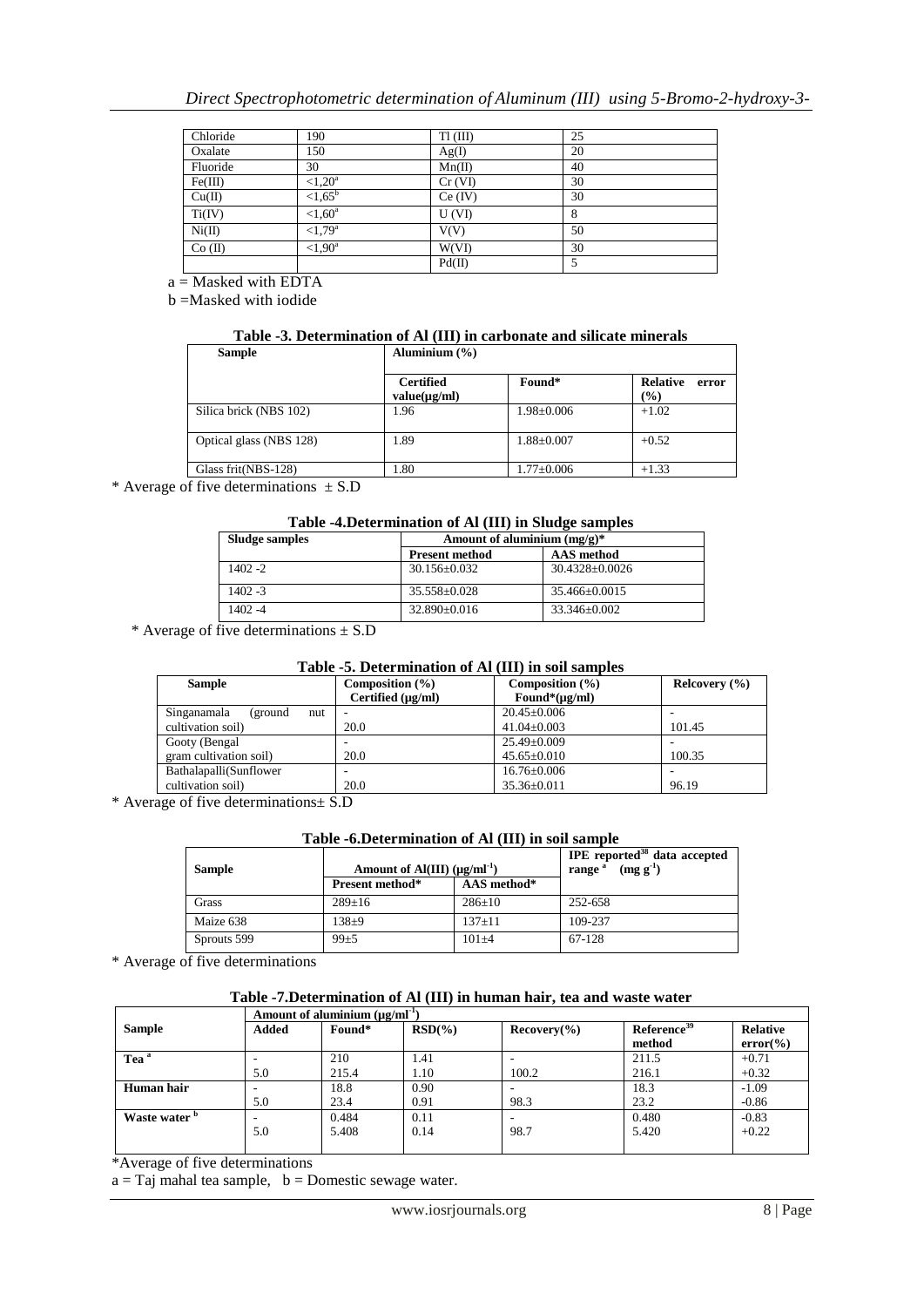| <b>Table 8D</b> etermination of aluminum in certified reference materials. |  |  |  |  |
|----------------------------------------------------------------------------|--|--|--|--|
|----------------------------------------------------------------------------|--|--|--|--|

| Certified<br>Materials<br>Reference        | Aluminium. %           |        |        |
|--------------------------------------------|------------------------|--------|--------|
| $(Composition, \%)$                        | <b>Certified value</b> | Found* | Error% |
| Bureau of Analyzed samples Ltd. No.BAS-20b |                        |        |        |
| (A1,90.5; Mg, 1.6; Cu, 4.1;                | 90.50                  | 90.41  | 0.09   |
| Ni, 1.9; Fe, 0.43; Mn, 0.19;               |                        |        |        |
| Si. 0.24                                   |                        |        |        |

 **\***Average of five determinations

#### **Table 9** Determination of aluminum in some environmental water samples.

| sample            | Aluminium $\mu g/L^{-1}$ |                           | Recovery $\pm S(\% )$              |
|-------------------|--------------------------|---------------------------|------------------------------------|
|                   | Added                    | <b>Found</b> <sup>a</sup> |                                    |
| Tap water         | $\Omega$<br>25<br>50     | 49.0<br>73.8<br>98.5      | $99.7 \pm 0.4$<br>$99.4 \pm 0.5$   |
| <b>Well water</b> | $\Omega$<br>25<br>50     | 33.0<br>58.3<br>83.4      | $100.5 \pm 0.5$<br>$100.4 \pm 0.4$ |

#### **References**

- [1] Browar H, Importance of aluminum http:// www.firstaluminum.com/articles.
- [2] Li Z, Lu N, Zhou X and Song Q (2007) Extraction spectrophotometric determination of aluminum in dialysis concentrates with 3,5 ditertbutylsalicyl -fluorone and ionic liquid 1-butyl-3-trimethylsilylimidazolium hexafluorophosphate. J Pharma 43(5) : 1609
- [3] Venugopal B and Luckey T D (1979) Aluminum in, Metal Toxicity in Mammals 2, Plenum, New York, p 104 [4] Banks,W.A.;Kastin,A.J."Aluminium induced neurotoxicity:alterations in membrane function at the blood-brain barrier"..Neurosci BiobehavRev 13(1) ;1989; 47.
- [5] Mettalloestrogens : an emerging class of inorganic xenoestrogens with potential to add to the oestrogenic burden of the human breast J. Appl. Toxicol;26(3); 2006; 191.
- [6] Kamino S, Yamaguchi T, Mori T, Miyamoto M, Kusumi Y and Fujita Y (2005) Spectrophotometric Determination of Aluminum with m-Carboxyphenylfluorone, a Novel Chemical Probe and Its Application. Anal Sci 21(12) :1549
- [7] Zhou N (2004) Selective Spectrophotometric Determination of Aluminium in the Presence of Beryllium and Lanthanide Cations. Microchimica Acta 146(1) : 73.
- [8] Idriss KA, Hashem EY, Aziz MSA and Ahmed HM (2000) Direct spectrophotometric determination of aluminum oxide in Portland cement and cement clinker. An insight into the solution equilibria and analytical aspects of the aluminum–quinizarin system. Analyst 125: 221.
- [9] Zareba S and Melke J (2000) Spectrophotometric determination of aluminum in pharmaceutical preparations by azo dyes of 1,2,4 triazole series. Pharm Acta Helv 74(4): 361.
- [10] Tufan G, Dilek UU, Tevfik G and Ali H (2005) 2,2′,3,4-Tetrahydroxy-3′-sulpho-5′-nitroazobenzene for spectrophotometric determination of aluminum in pharmaceutical suspensions and granite. Anal Chimica Acta 545(1) : 107.
- [11] Spinola A (1998) Spectrophotometric determination of aluminum in iron ores using solid-phase extraction. J Braz Chem Soc 9(2) : 151
- [12] Bahrama M, Madrakianb T, Bozorgzadehb T and A Afkhamib (2007) Micellemediated extraction for simultaneous spectrophotometric determination of aluminum and beryllium using mean centering of ratio spectra. Talanta 72(2) : 408
- [13] Shokrollahi M Ghaedi, Niband MS and Rajabi HR (2008) Selective and sensitive spectrophotometric method for determination of sub-micro-molar amounts of aluminum ion. J Haza Mate 151(2-3): 642
- [14] Niazi A, Zolgharnein J and Davoodabadi MR (2007) Simultaneous determination of aluminum and iron with hematoxylin using spectrophotometric and orthogonal signal correction-partial least squares in plant and water. Ann Chim 97(11-12): 1181
- [15] Zheng HL, Xiong MG, Gong YK, Peng DJ and Li LC (2007) Catalytic spectrophotometric determination of trace aluminum with indigo carmine. Spectrochim Acta A Mol Biomol Spectrosc 66(4-5): 1243.
- [16] Carpani I, Scavetta E and Tonelli D (2004) Spectrophotometric determination of aluminum and nickel. Ann Chim 94(5-6): 365
- [17] He R and Wang J (2000) Novel catalytic spectrophotometric procedure for the determination of trace-level aluminum. Anal Chemica Acta 412(1-2): 241
- [18] Pourreza N and Behpour M (1999) Column preconcentration of aluminum using Eriochrome Cyanine R and methyltrioctylammonium chloride adsorbent supported on naphthalene with subsequent spectrophotometric determination.MicrochemicalJ63(2): 250.
- [19] Afkhami A and Zarei A R (2004) Simultaneous kinetic determination of beryllium and aluminum by spectrophotometric H-point standard addition method. Anal Sci 20(12):1711.
- [20] Rizk M, Zakhari NR, Toubar SS and El-Shabrawy Y (1995) Spectrophotometric determination of aluminum and copper ions using spadns. Microchimica Acta 118 (3-4): 239.
- [21] Buratti M, Valla C, Pellegrino O, Rubino FM and Colombi A (2006) Aluminum determination in biological fluids and dialysis concentration via chelation with 8-hydroxy quinolin and solvent extraction fluorimetry. Anal Biochem 353(1): 63.
- [22] Ahmed MJ and Hossan J (1995) Spectrophotometric determination of aluminum by morin. Talanta 42: 1135
- [23] Diaz AM, Mariscal JMH, Reguera MIP and Vallvey LFC (1993) Determination of trace of aluminum with chrome azrurol S by solid-phase spectrophotometry. Talanta 40(7): 1059.
- [24] Agnihotri NK, Singh HB, Sharma RL and Singh VK (1993) Simultaneous determination of beryllium and aluminum in mixtures using derivative spectrophotometry. Talanta 40(3): 415
- [25] Ying-ping H, Ke-mei Y and Hua-shan Z (1999) Spectrophotometric determination of aluminum with 2,3,7-trihydroxy-9-[4-(2,4 dihydroxy)phenylazo] phenylfluorone.Wuhan University J Natural Sci 4(2) : 219.
- [26] Mendez JH, Martinez RC, Cordero B M and Davila LG (1983) Spectrophotometric determination of aluminium with alizarin red S